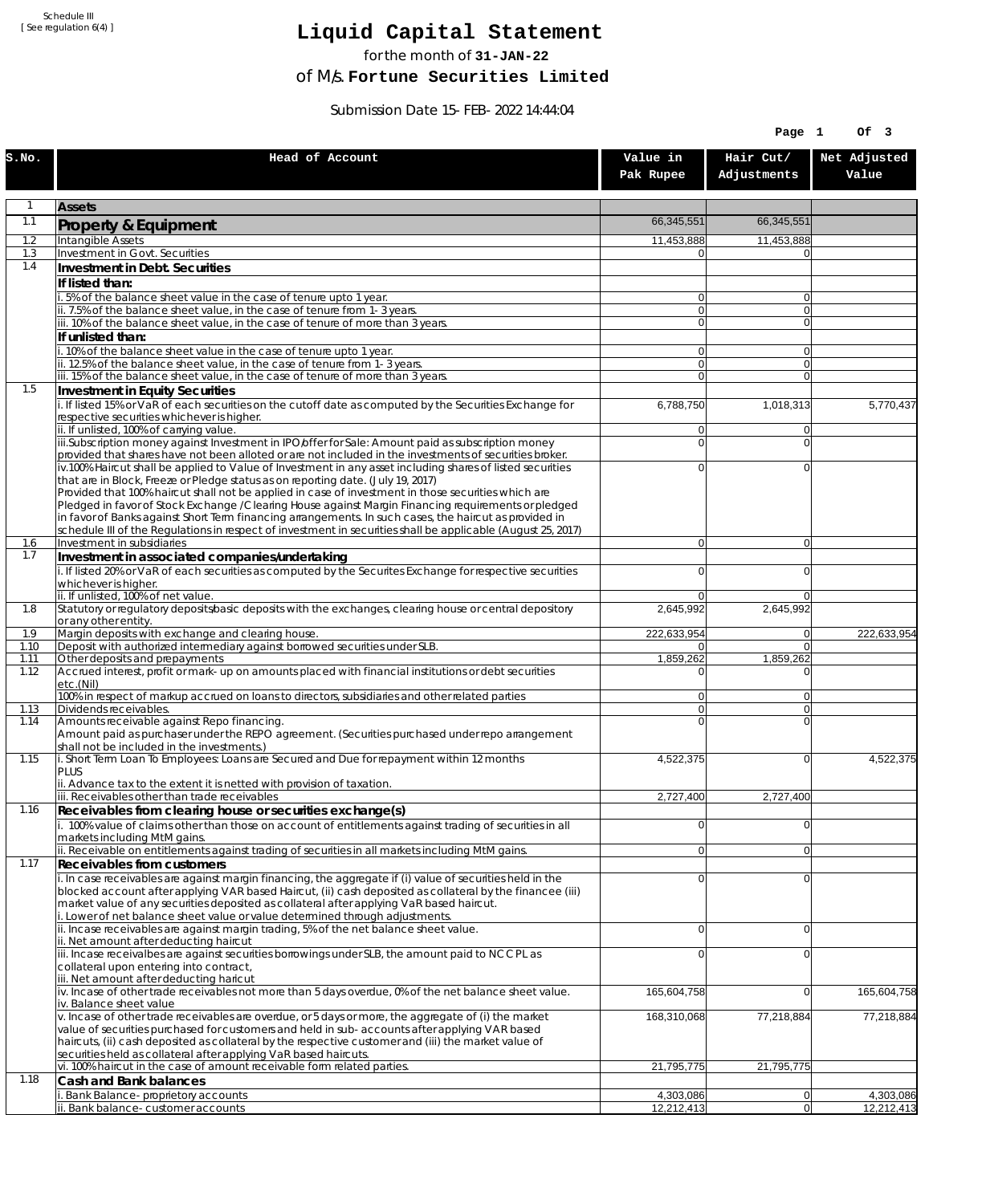Schedule III [ See regulation 6(4) ]

## **Liquid Capital Statement**

for the month of **31-JAN-22**

of M/s. **Fortune Securities Limited**

Submission Date 15-FEB-2022 14:44:04

|       |                                                                                                                                                                                                                                                                                                                                                                                                                                                                                                                                                                                                                                                                                                                                                                                                              |                                  | Page 2                           | Of 3                  |
|-------|--------------------------------------------------------------------------------------------------------------------------------------------------------------------------------------------------------------------------------------------------------------------------------------------------------------------------------------------------------------------------------------------------------------------------------------------------------------------------------------------------------------------------------------------------------------------------------------------------------------------------------------------------------------------------------------------------------------------------------------------------------------------------------------------------------------|----------------------------------|----------------------------------|-----------------------|
| S.NO. | Head of Account                                                                                                                                                                                                                                                                                                                                                                                                                                                                                                                                                                                                                                                                                                                                                                                              | Value in<br>Pak Rupee            | Hair Cut/<br>Adjustments         | Net Adjusted<br>Value |
|       | iii. Cash in hand                                                                                                                                                                                                                                                                                                                                                                                                                                                                                                                                                                                                                                                                                                                                                                                            | 109,200                          | $\overline{0}$                   | 109,200               |
| 1.19  | <b>Total Assets</b>                                                                                                                                                                                                                                                                                                                                                                                                                                                                                                                                                                                                                                                                                                                                                                                          | 691,312,472                      | 185,065,065                      | 492,375,107           |
| 2     | Liabilities                                                                                                                                                                                                                                                                                                                                                                                                                                                                                                                                                                                                                                                                                                                                                                                                  |                                  |                                  |                       |
| 2.1   | Trade Payables                                                                                                                                                                                                                                                                                                                                                                                                                                                                                                                                                                                                                                                                                                                                                                                               |                                  |                                  |                       |
|       | i. Payable to exchanges and clearing house                                                                                                                                                                                                                                                                                                                                                                                                                                                                                                                                                                                                                                                                                                                                                                   | 252,449,991                      | $\overline{0}$                   | 252,449,991           |
|       | ii. Payable against leveraged market products<br>iii. Payable to customers                                                                                                                                                                                                                                                                                                                                                                                                                                                                                                                                                                                                                                                                                                                                   | $\Omega$<br>60,989,151           | $\overline{0}$<br>$\overline{0}$ | 60,989,151            |
| 2.2   | <b>Current Liabilities</b>                                                                                                                                                                                                                                                                                                                                                                                                                                                                                                                                                                                                                                                                                                                                                                                   |                                  |                                  |                       |
|       | i. Statutory and regulatory dues                                                                                                                                                                                                                                                                                                                                                                                                                                                                                                                                                                                                                                                                                                                                                                             | 3,179,616                        | $\Omega$                         | 3,179,616             |
|       | ii. Accruals and other payables                                                                                                                                                                                                                                                                                                                                                                                                                                                                                                                                                                                                                                                                                                                                                                              | 5,304,303                        | $\overline{0}$                   | 5,304,303             |
|       | iii. Short-term borrowings<br>iv. Current portion of subordinated loans                                                                                                                                                                                                                                                                                                                                                                                                                                                                                                                                                                                                                                                                                                                                      | 120,211,615<br>$\Omega$          | $\overline{0}$<br>$\overline{0}$ | 120.211.615           |
|       | v. Current portion of long term liabilities                                                                                                                                                                                                                                                                                                                                                                                                                                                                                                                                                                                                                                                                                                                                                                  | 7,676,573                        | $\overline{0}$                   | 7,676,573             |
|       | vi. Deferred Liabilities                                                                                                                                                                                                                                                                                                                                                                                                                                                                                                                                                                                                                                                                                                                                                                                     | $\overline{0}$                   | $\mathbf{0}$                     |                       |
|       | vii. Provision for bad debts<br>viii. Provision for taxation                                                                                                                                                                                                                                                                                                                                                                                                                                                                                                                                                                                                                                                                                                                                                 | $\overline{0}$<br>$\Omega$       | $\overline{0}$<br>$\overline{0}$ |                       |
|       | ix. Other liabilities as per accounting principles and included in the financial statements                                                                                                                                                                                                                                                                                                                                                                                                                                                                                                                                                                                                                                                                                                                  | 1,136,689                        | $\overline{0}$                   | 1,136,689             |
| 2.3   | Non-Current Liabilities                                                                                                                                                                                                                                                                                                                                                                                                                                                                                                                                                                                                                                                                                                                                                                                      |                                  |                                  |                       |
|       | i. Long-Term financing                                                                                                                                                                                                                                                                                                                                                                                                                                                                                                                                                                                                                                                                                                                                                                                       |                                  |                                  |                       |
|       | a. Long-Term financing obtained from financial instituion: Long term portion of financing obtained from<br>a financial institution including amount due against finance lease                                                                                                                                                                                                                                                                                                                                                                                                                                                                                                                                                                                                                                | 10,895,182                       | 10,895,182                       |                       |
|       | b. Other long-term financing<br>ii. Staff retirement benefits                                                                                                                                                                                                                                                                                                                                                                                                                                                                                                                                                                                                                                                                                                                                                | $\overline{0}$<br>$\overline{0}$ | 0 <br>$\overline{0}$             |                       |
|       | iii. Advance against shares for Increase in Capital of Securities broker: 100% haircut may be allowed in                                                                                                                                                                                                                                                                                                                                                                                                                                                                                                                                                                                                                                                                                                     | $\Omega$                         | $\Omega$                         |                       |
|       | respect of advance against shares if:<br>a. The existing authorized share capital allows the proposed enhanced share capital<br>b. Boad of Directors of the company has approved the increase in capital<br>c. Relevant Regulatory approvals have been obtained<br>d. There is no unreasonable delay in issue of shares against advance and all regulatory requirements<br>relating to the increase in paid up capital have been completed.                                                                                                                                                                                                                                                                                                                                                                  |                                  |                                  |                       |
|       | e. Auditor is satisfied that such advance is against the increase of capital.<br>iv. Other liabilities as per accounting principles and included in the financial statements                                                                                                                                                                                                                                                                                                                                                                                                                                                                                                                                                                                                                                 | $\Omega$                         | $\Omega$                         |                       |
| 2.4   | <b>Subordinated Loans</b>                                                                                                                                                                                                                                                                                                                                                                                                                                                                                                                                                                                                                                                                                                                                                                                    |                                  |                                  |                       |
|       | i. 100% of Subordinated loans which fulfill the conditions specified by SECP are allowed to be deducted:<br>The Schedule III provides that 100% haircut will be allowed against subordinated Loans which fulfill the<br>conditions specified by SECP. In this regard, following conditions are specified:<br>a. Loan agreement must be executed on stamp paper and must clearly reflect the amount to be repaid<br>after 12 months of reporting period<br>b. No haircut will be allowed against short term portion which is repayable within next 12 months.<br>c. In case of early repayment of loan, adjustment shall be made to the Liquid Capital and revised Liquid<br>Capital statement must be submitted to exchange.<br>ii. Subordinated loans which do not fulfill the conditions specified by SECP | $\Omega$<br>$\Omega$             | $\Omega$<br>$\Omega$             |                       |
| 2.5   | Total Liabilites                                                                                                                                                                                                                                                                                                                                                                                                                                                                                                                                                                                                                                                                                                                                                                                             | 461,843,120                      | 10,895,182                       | 450,947,938           |
| 3     | Ranking Liabilities Relating to:                                                                                                                                                                                                                                                                                                                                                                                                                                                                                                                                                                                                                                                                                                                                                                             |                                  |                                  |                       |
| 3.1   | <b>Concentration in Margin Financing</b><br>The amount calculated client-to- client basis by which any amount receivable from any of the<br>financees exceed 10% of the aggregate of amounts receivable from total financees.                                                                                                                                                                                                                                                                                                                                                                                                                                                                                                                                                                                | $\Omega$                         | $\overline{0}$                   |                       |
| 3.2   | Concentration in securites lending and borrowing                                                                                                                                                                                                                                                                                                                                                                                                                                                                                                                                                                                                                                                                                                                                                             |                                  |                                  |                       |
|       | The amount by which the aggregate of:<br>(i) Amount deposited by the borrower with NCCPL<br>(Ii) Cash margins paid and<br>(iii) The market value of securities pledged as margins exceed the 110% of the market value of shares<br>borrowed                                                                                                                                                                                                                                                                                                                                                                                                                                                                                                                                                                  | 0                                | $\Omega$                         |                       |
| 3.3   | Net underwriting Commitments                                                                                                                                                                                                                                                                                                                                                                                                                                                                                                                                                                                                                                                                                                                                                                                 |                                  |                                  |                       |
|       | $\alpha$ ) in the case of right issuse : if the market value of securites is less than or equal to the subscription<br>price; the aggregate of:<br>(i) the 50% of Haircut multiplied by the underwriting commitments and<br>(ii) the value by which the underwriting commitments exceeds the market price of the securities.<br>In the case of rights issuse where the market price of securities is greater than the subscription price, 5% of<br>the Haircut multiplied by the net underwriting<br>(b) in any other case : 12.5% of the net underwriting commitments                                                                                                                                                                                                                                       | 0<br>$\overline{0}$              | 0<br>$\overline{0}$              |                       |
| 3.4   | Negative equity of subsidiary                                                                                                                                                                                                                                                                                                                                                                                                                                                                                                                                                                                                                                                                                                                                                                                |                                  |                                  |                       |
|       | The amount by which the total assets of the subsidiary (excluding any amount due from the subsidiary)<br>exceed the total liabilities of the subsidiary                                                                                                                                                                                                                                                                                                                                                                                                                                                                                                                                                                                                                                                      | 0                                | 0                                |                       |
| 3.5   | Foreign exchange agreements and foreign currency positions                                                                                                                                                                                                                                                                                                                                                                                                                                                                                                                                                                                                                                                                                                                                                   |                                  |                                  |                       |
| 3.6   | 5% of the net position in foreign currency. Net position in foreign currency means the difference of total<br>assets denominated in foreign cuurency less total liabilities denominated in foreign currency<br>Amount Payable under REPO                                                                                                                                                                                                                                                                                                                                                                                                                                                                                                                                                                     | $\Omega$<br>$\Omega$             | 0<br> 0                          |                       |
| 3.7   |                                                                                                                                                                                                                                                                                                                                                                                                                                                                                                                                                                                                                                                                                                                                                                                                              |                                  |                                  |                       |
|       |                                                                                                                                                                                                                                                                                                                                                                                                                                                                                                                                                                                                                                                                                                                                                                                                              |                                  |                                  |                       |